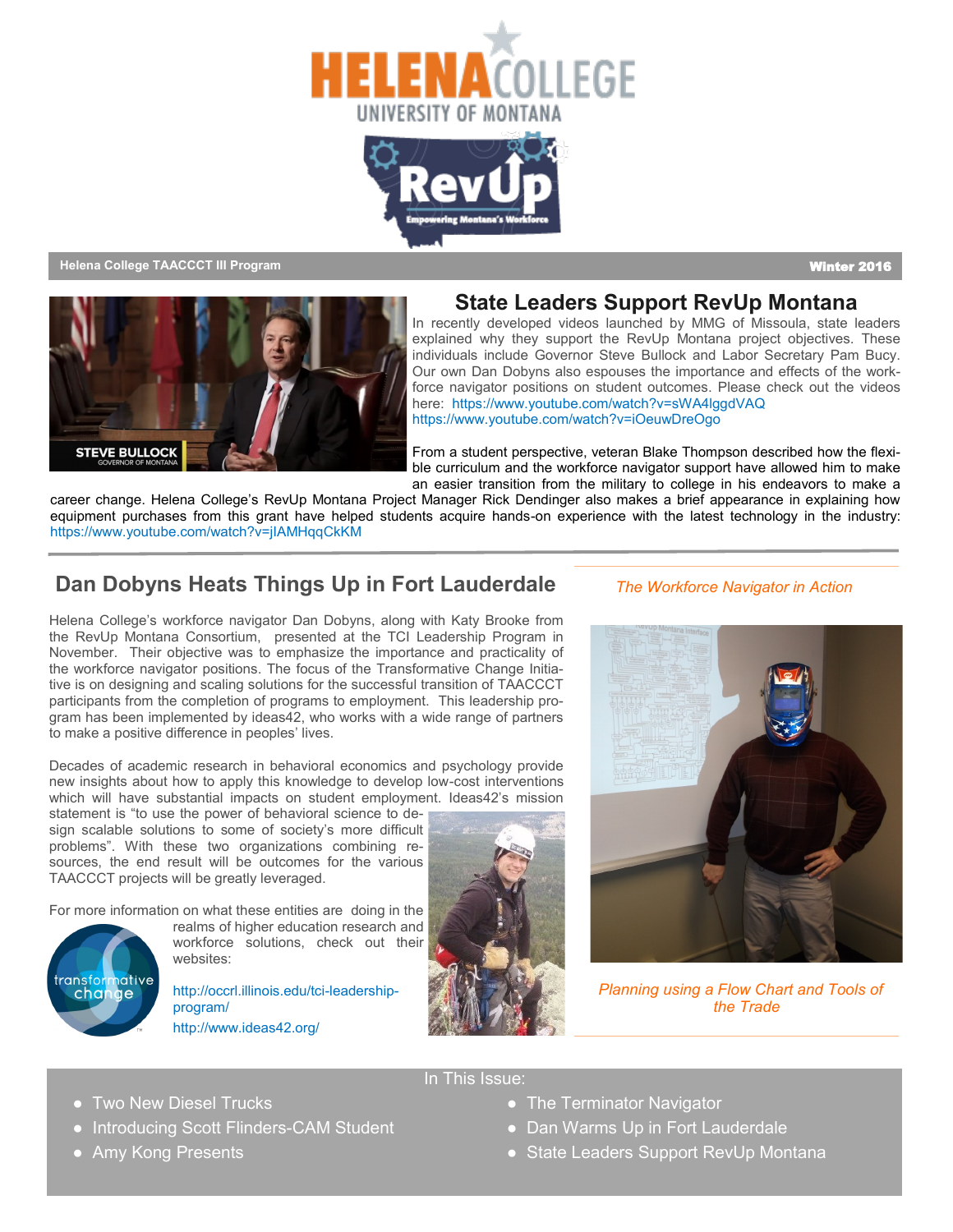## **Nothing is Finer than Two New Freightliners**



**Rick Purcell stands in front of the new Freightliner with Detroit engine**

Helena College received delivery of two brand new Freightliner trucks in December. One has a Cummins engine while the other has a Detroit engine, which will update the ageing inventory of trucks in the shop. These trucks will allow students to get hands on experience working on late model vehicles which include the most up to date electronics and emissions systems.

Helena College's diesel instructor Rick Purcell is excited to get these vehicles "online" for the students to begin working on during the Spring 2016 semester. The costs of these two trucks was significant and would have been very difficult without the funding from RevUp Montana to upgrade our equipment to the latest industry standards. **Scott Flinders**

## **Introducing: Scott Flinders**

Scott is "non-traditional student" whose career is taking a whole new direction thanks to RevUp Montana. He is a first year evening machining student and a veteran with a previous career as an electrician. After much reflection, Scott decided to enroll in the CAM program because he felt it would be the most interesting and fit his background. In fact, he enjoys it so much that he considers the machine shop to be one "big playground". Scott has extensive math knowledge from his electrician background, so when it came time for him to complete the technical math class, he really appreciated the online/hybrid format. This way he could work at his own pace and finish up some of the assignments early, so he could easier manage his busy schedule. Scott is the proud father of three children, so he has lots of demands for his time and attention.

As Scott is from the Helena area and has family here, he desires to stay put to pursue his new CAM career. We wish him the best and fully support his efforts!



# **Amy Kong Presents at Annual AMATYC Conference**

Helena College is glad to report that Amy Kong attended and presented at the American Mathematical Association of Two-Year Colleges conference in New Orleans during November 2015. There were a number of sessions which Amy attended where educators shared the latest information and teaching technologies for developmental math, which is a focal point of the RevUp Montana Project. The TAACCCT grant includes professional development to help instructors use technology improving the flexibility and impacts of math curriculums.

Amy says: "Attending the AMATYC (American Mathematical Association of Two Year Colleges) 41st Conference in New Orleans allowed me to interact directly with mathematics professors across the nation. We exchanged ideas on how to enhance mathematics teaching and learning. I have learned a lot from other mathematics educators about their best practices on mathematics instruction, curriculum and assessment. I am excited to bring what I learned to

Helena College and look forward to seeing more successes from my students!"

Developmental and technical math have been barriers to trades students' success in the past. Through the RevUp Montana grant, the data is already showing significant improvements in student outcomes, which gives a net result of higher student retention rates for students in these disciplines.

For more information regarding this conference, check out: http://www.amatyc.org/? 2015ConfHome#

If you want to view Amy's Power Point presentation about using Google Hangouts to enhance online teaching, you will find it posted at the skillscommons.org website, along with other useful resources from Helena College and numerous institutions.



**HELENACOLLEGI**